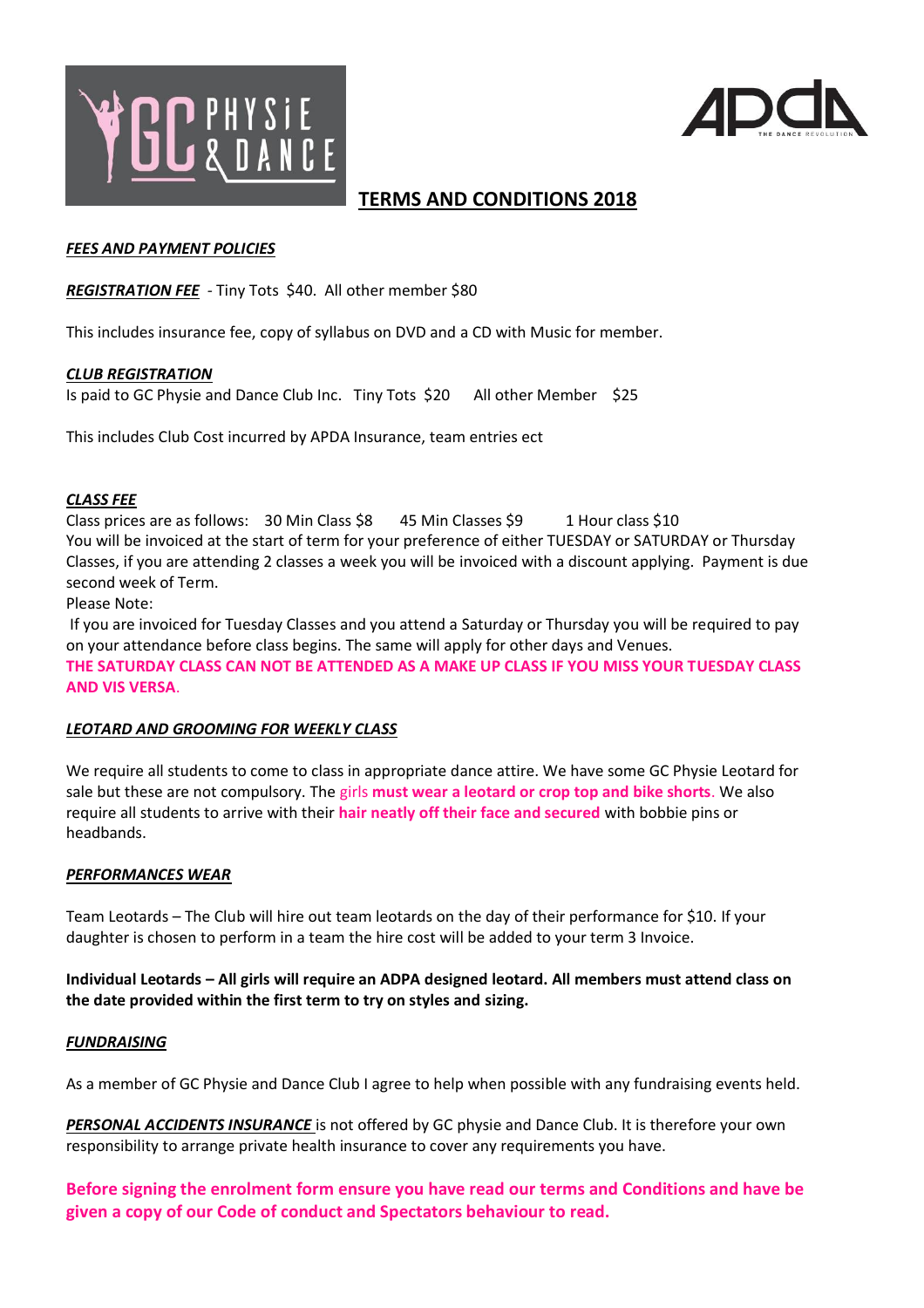



# **GC Physie and Dance Club Inc**

# **CODE OF BEHAVIOUR**

This Template Code of Behaviour is intended to be the minimum standard for anyone involved in sport.

- Operate within the rules and spirit of your sport, promoting fair play over winning at any cost.
- Encourage and support opportunities for people × to learn appropriate behaviours and skills.
- Support opportunities for participation in all m aspects of the sport.
- Treat each person as an individual.
- Display control and courtesy to all involved with ٠ the sport.
- Respect the rights and worth of every person regardless of their gender, ability, cultural background or religion.
- Respect the decisions of officials, coaches and administrators in the conduct of the sport.
- × Wherever practical, avoid unaccompanied and unobserved one-on-one activity (when in a supervisory capacity or where a power imbalance will exist) with people under the age of 18 years.
- Adopt appropriate and responsible behaviour in all interactions.
- Adopt responsible behaviour in relation to alcohol and other drugs.
- Act with integrity and objectivity, and accept responsibility for your decisions and actions.
- Ensure your decisions and actions contribute to ٠ a safe environment.
- Ensure your decisions and actions contribute to a harassment-free environment.
- Do not tolerate harmful or abusive behaviours. m.

#### **Atheletes**

- Give your best at all times.
- Participate for your own enjoyment and benefit.

#### Coaches

- Place the safety and welfare of the athletes above all else.
- Help each person (athlete, official, etc.) reach their potential. Respect the talent. developmental stage and goals of each person and compliment and encourage with positive and supportive feedback.
- Any physical contact with a person should be appropriate to the situation and necessary for the person's skill development.
- Be honest and do not allow your qualifications to be misrepresented.

#### **Officials**

- Place the safety and welfare of the athletes above all else.
- Be consistent and impartial when making decisions.
- Address unsporting behaviour and promote respect for all people.

#### **Administrators**

- Act honestly, in good faith and in the best interests of the sport as a whole.
- Ensure that any information acquired or advantage gained from the position is not used improperly.
- Conduct your responsibilities with due care. competence and diligence.
- Do not allow prejudice, conflict of interest or bias to affect your objectivity.

This information provided by Play by the Rules is not intended as a substitute for legal or other proffessional advice.

www.playbytherules.net.au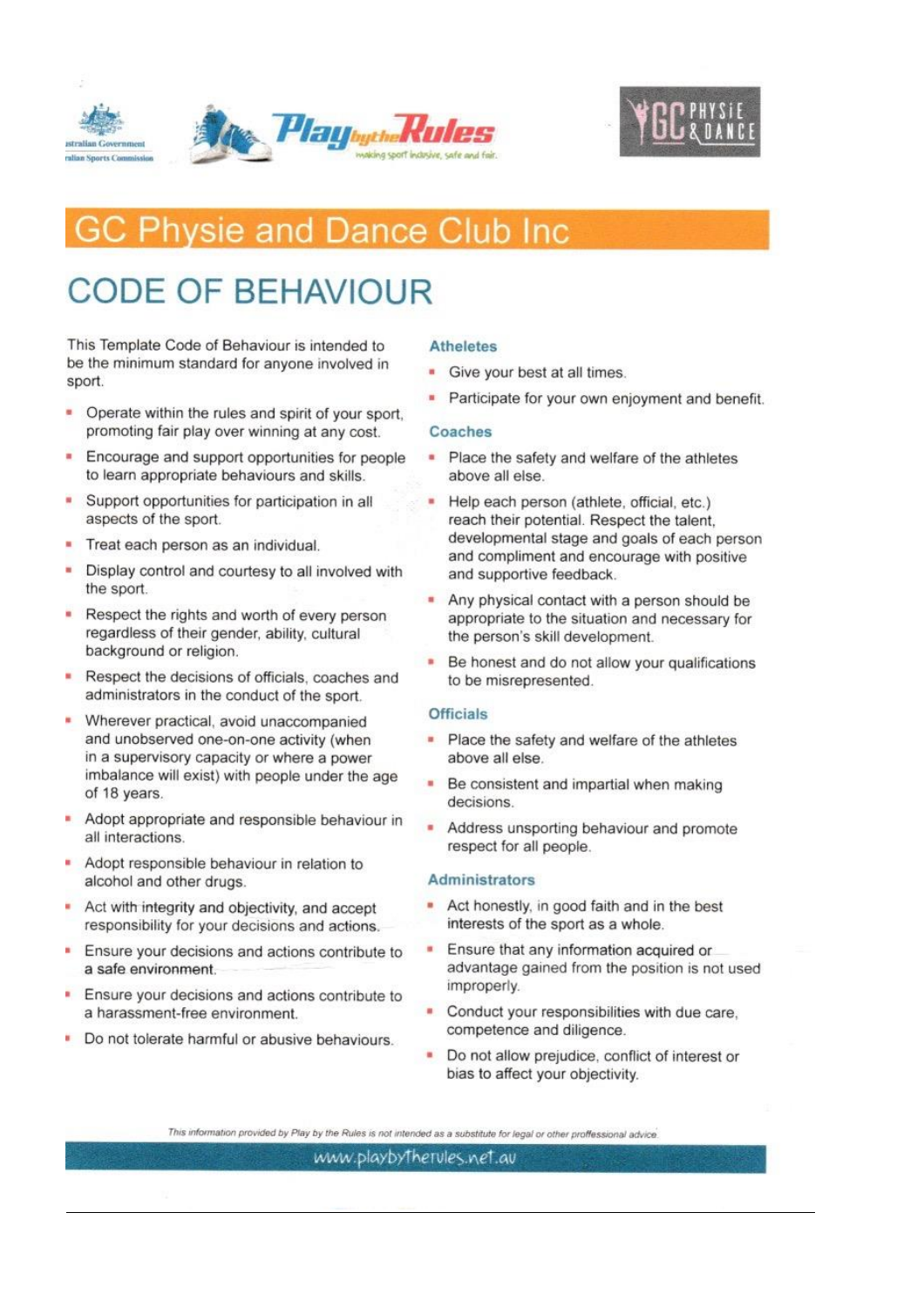



# **CODE OF BEHAVIOUR**

#### Parents

- Encourage children to participate and have fun.
- $\mathbf{u}$ Focus on the child's effort and performance rather than winning or losing.
- Never ridicule or yell at a child for making a  $\mathbf{H}_\mathrm{c}$ mistake or losing a competition.

#### **Spectators**

- Respect the performances and efforts of all people.
- Reject the use of violence in any form, whether it is by spectators, coaches, officials or athletes.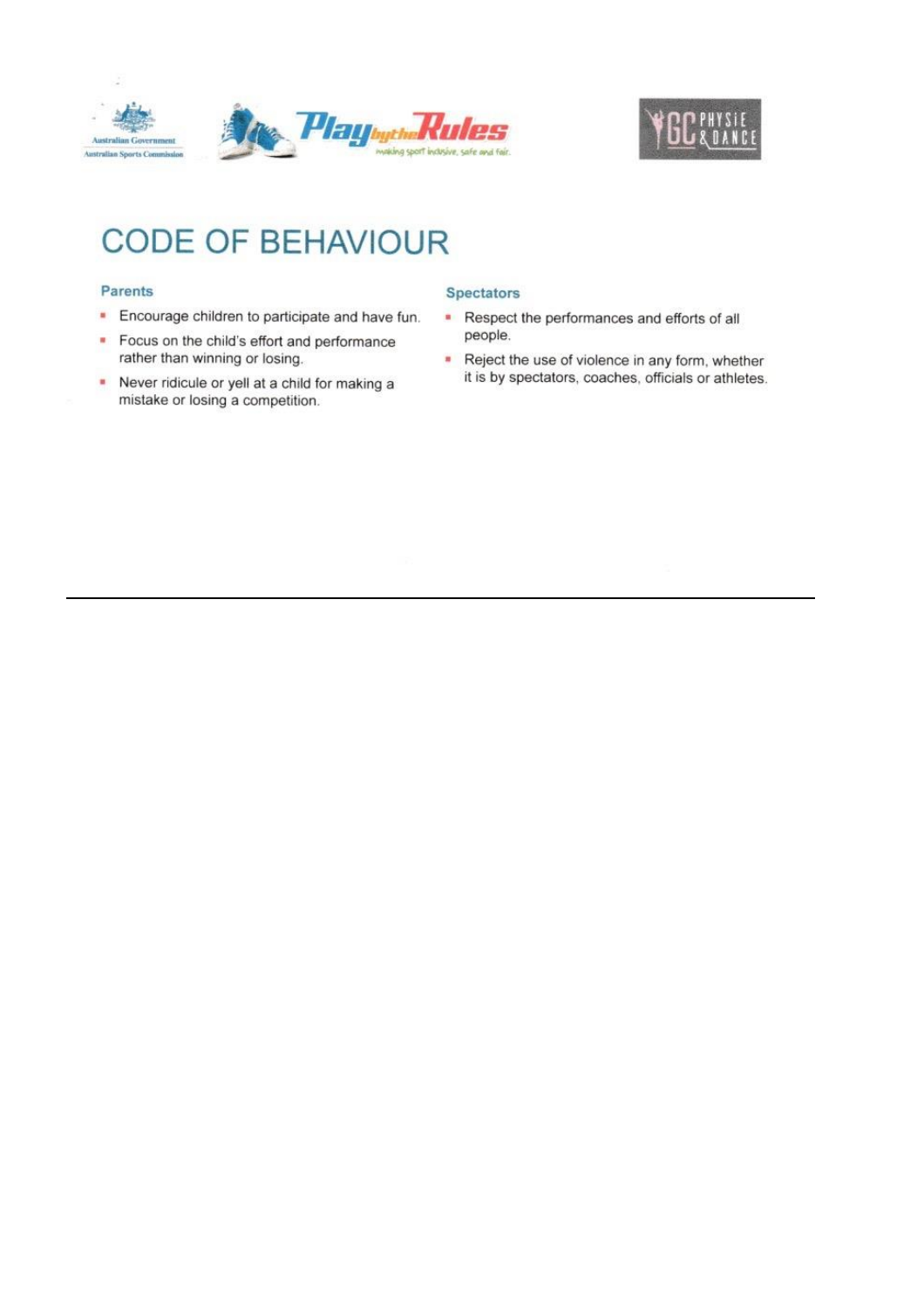



# **Physie and Dance Club Inc**

# **SPECTATOR BEHAVIOUR**

# **Our Commitment**

Our club is committed to providing a safe environment for participation. Angry, aggressive or other inappropriate behaviour by members, their families and friends, and other sporting personnel while attending a game or event will not be tolerated.

These behaviours are outlined in our codes of behaviour and specifically include:

- using bad language ٠
- harassing or ridiculing players, coaches, officials or other spectators
- making racist, religious, sexist or other inappropriate comments to players, coaches, officials or other spectators
- any threatening behaviour or physical altercation between spectators and players. coaches, officials or other spectators
- putting undue pressure on children, berating them or putting down their performance
- arriving drunk or drinking at a game or event.

## **What We Will Do**

- Provide members and their parents and sporting personnel with codes of behaviour and make clear what is expected and the consequences of non-compliance.
- Where possible, bind non-members by prominently displaying conditions of entry and by requiring parents to abide by club rules (e.g., by making parents associate members, signing code of conduct or registration forms).
- Reinforce messages of fair and respectful behaviour by displaying signage, posters, web messages and through other club communication.
- Encourage our coaches and officials to complete training to develop their skills and confidence.
- Ban bringing alcohol or drinking alcohol at games or events.
- Consult with our local police and seek their support and advice on how to handle issues with inappropriate behaviour by spectators prior to, at or after a game.
- Encourage the reporting of incidents and investigate inappropriate behaviours as outlined in this policy and take disciplinary or whatever other actions as are deemed necessary (e.g., appoint a ground official to monitor behaviour).
- Encourage our players, coaches, officials and spectators to call the police if they are concerned about escalating behaviour and their safety or the safety of others.

This information provided by Play by the Rules is not intended as a substitute for legal or other proffessional advice

uww.playbytherules.net.au